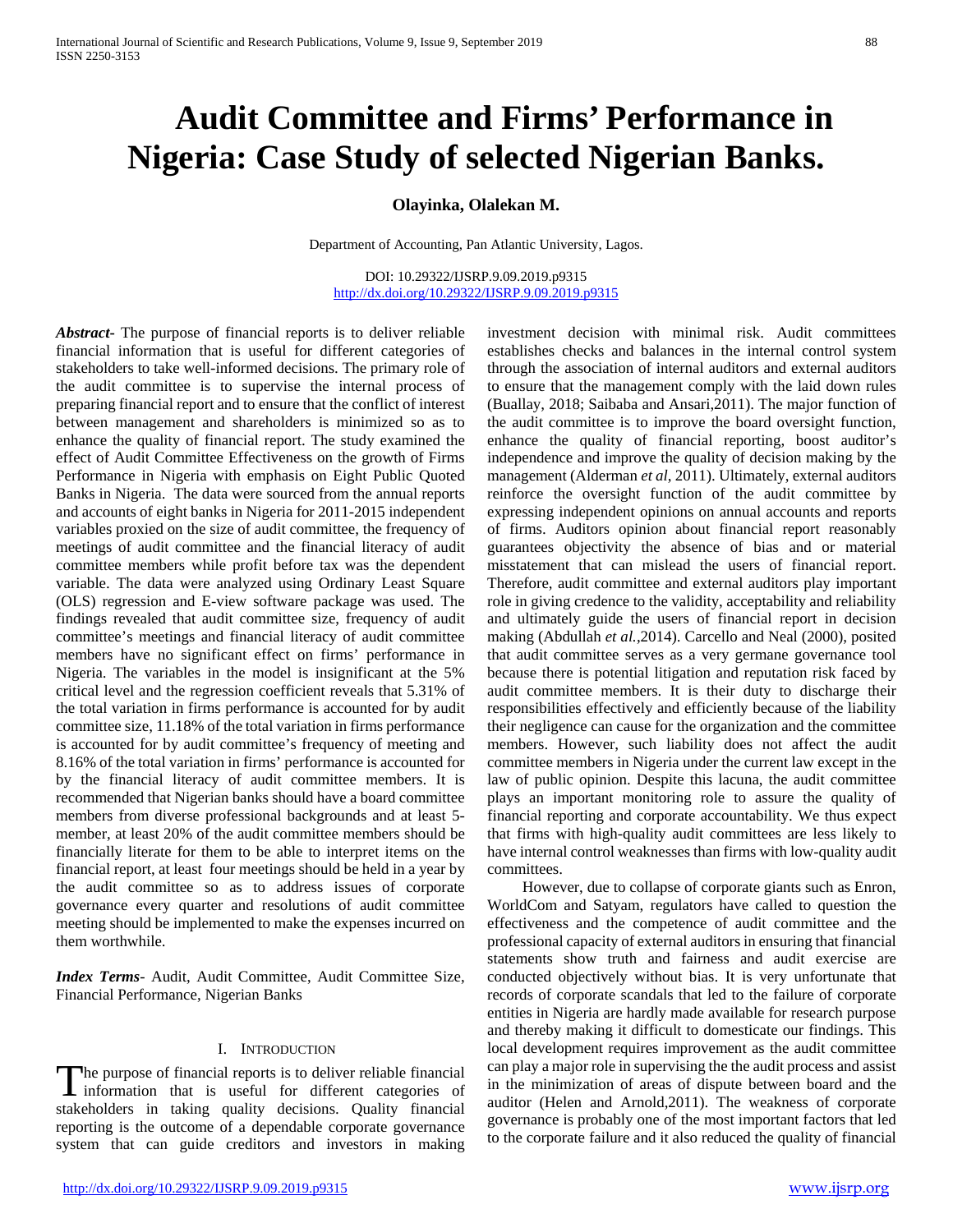reporting and the perception of the users of financial reports. It is high time we improved the integrity of financial reporting through greater accountability, responsibility, and sound corporate governance mechanisms (Saudagaran, 2003).

 There are about 23 banks in Nigeria after the consolidation policy of 2004 and they are all publicly quoted companies which are required by law to publish their financial reports. This study used eight banks as sample and they are First Bank of Nigeria Plc, GT Bank Plc, Zenith Bank Plc, Ecobank Plc, FCMB Plc, UBA Plc, Fidelity Bank Plc, Access Bank Plc. For the purpose of this study, the reports of eight (8) banks shall be considered for a 5year period between 2011 to 2015.The reason for the choice of this data is that these banks are among the top ten banks in Nigeria in terms size and the economy witnessed stability in those years.

## II. LITERATURE REVIEW

## **2.1 Audit Committee in Nigeria**

 In Nigeria, audit committee is brought into existence by the Companies and Allied Matters Act (CAMA, 1990) and its subset of the board. The external auditor in addition to providing an audit report to the shareholders at annual general meeting is also expected in the case of public company to also make a report to an audit committee which shall be established by the public company (section 359 (3), CAMA, 1990). The audit committee consists of an equal number of directors and representatives of the shareholders of the company (subject to a maximum number of six members) and it has the responsibility to examine the auditor's report and make recommendations thereon to the annual general meeting as it may deem fit. Member of the audit committee are not be entitled to remuneration and their tenor is subject to re-election annually. Any member may nominate a shareholder as a member of the audit committee by giving notice in writing of such nomination to the secretary of the company at least twenty-one days before the annual general meeting. (Section 359 (4-5), CAMA, 1990). Subject to such other additional functions and powers that the company's articles of association may stipulate, the objectives and functions of the audit committee shall be to:-

 (a)Ascertain whether the accounting and reporting policies of the company are in alignment with legal requirements and ethical practices;

(b)Review the scope and planning of audit exercise;

 (c)Review the findings on management matters in conjunction with the external auditor and departmental responses to the issues raised;

 (d)Continually review the effectiveness of the company's accounting and internal control systems:

 (e)Make recommendations to the Board on the appointment, removal and remuneration of the external auditors; and

 (f)Authorize the internal auditor to carry out investigations into any activities of the company which may be of interest or concern to the committee. (SEC359 (6), CAMA 1990)

#### **2.2 Qualifications of Audit committee Members**

 According to Companies and Allied Matters Act, CAMA 1990, Section 359 (3 & 4), that relates to qualification and experience of audit committee members, including the chairman provides that: "*The chairman of the audit committee should be a non-executive director, to be nominated by the members of the*  *audit committee. Basically, members of the committee should be able to read and understand basic financial statements, and should be capable of making valuable contributions to the committee''.* The draft rule by the Financial Reporting Council (FRC), requires that membership of the audit committee should have professional qualification to guarantee their understanding of financial statements. Consequently, Financial Reporting Council of Nigeria (FRCN) in its draft rule directed that audit committee members of companies must be members of certified professional accounting body in the Country. The Council had based its argument on the premise that professional accountants are more reliable, noting that their education and training allow for their judgment to be relied upon. However, leaders of renowned shareholder groups had disagreed with this guideline, as they described it as unnecessary and that it should be urgently reversed. The argument of the renowned shareholders group is predicated on the fact that the rule contravenes section 359(3) and (6) of Companies and Allied Matters Act, Cap. C20 which did not state specifically that audit committee member should be professionally certified. The draft rule contained in a circular titled "Transitional Concessions Agreed between the Nigerian Stock Exchange (NSE) and the Financial Reporting Council of Nigeria (FRC) regarding Rules 1& 2 of the FRC's Rules" published by the NSE on March 29, 2016, with reference no: NSE/LARD/LRD/CIR5/16/03/29, states thus: "Chairman of audit committee, to annual report, financial statements, accounts, financial report, returns and other documents of a financial nature, shall be a professional member of an accounting body established by Act of the National Assembly in Nigeria." It, however, states that current chairmen of the audit committee shall be permitted to attest to accounts of financial nature regardless of whether he is a professional member of an accounting body or not for the current financial year only. The FRCN added in the circular that "The foregoing concessionary arrangement shall apply only to entities which, in the case of a holding company shall include its subsidiaries): (i) Which are not currently in court with the FRC and/or having any of its director(s) currently holding FRCN numbers that have been suspended by the FRC. Every subsequent annual report, financial statements, accounts, financial report, returns and other documents of a financial nature of the audit committee shall be attested to by a chairman who is a professional member of an accounting body established by Act of National Assembly in Nigeria in compliance with FRCN Rule 2." Now that the federal government has suspended the FRC's corporate governance draft rule and appointed a new executive team, it will be proper if the controversial corporate governance code is holistically and meticulously addressed. However, the FRC's insistence that members of the audit committee must possess a professional qualification from any accounting body came up as a result of the mediocrity being displayed by some shareholders who occupy audit committee positions. The limitation in their financial literacy affect their judgement on the financial statement. Most times they exhibit ignorance as they lack understanding of the basic accounting principles. This obviously reduced their contribution and ability to by query accounts of companies for further clarifications. The motivation to belong to the audit committee is merely driven by the monetary benefit attached. However, if the current leadership of the FRC follows through with the position of the Council on qualifications for audit committee membership, it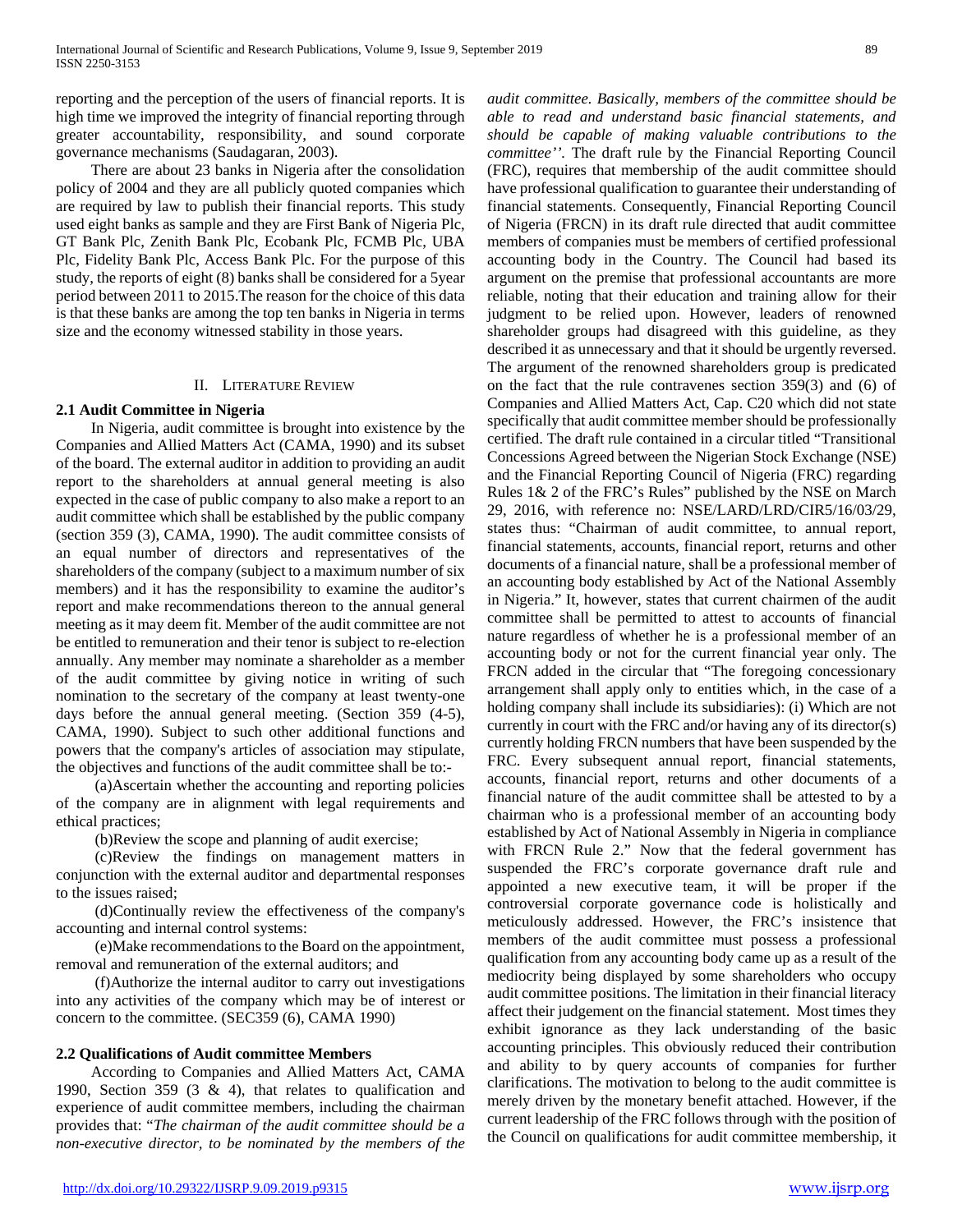should first of all move for the amendment of CAMA. It is only when CAMA is amended and the section 359(3) and (6) of Act, Cap. C20 is expunged that the FRC's proposed rule could be pursued to a logical conclusion.

# **2.3** Firm's Performance

 Firm performance is critical to the economic well-being of the shareholders and other interested stakeholders. However, the integrity of financial reporting is not reliable without sound oversight function of the Audit Committee and the macroeconomic system may be exposed to a major risk. For instance, Flamholtz, Das and Tsui (1985) appraised the concept of performance and its measurement from traditional perspective, where they regarded the term as an element of the planning and control cycle that captures performance data, enables control feedback, influences work behaviour. In the words of Simons (1990), the concept of performance centers around monitoring of organization's objectives and the implementation of strategy to achieve the set objectives. Generally, performance measurement plays an important role in the development of strategic plans and evaluating the achievement of organizational objectives and serves as a pointer to organization's growth (Simons, 1990: Ittner and Larcker ,1998). Therefore, Khan, Shah, and Atta (2009) with respect to the company's present and future performance opined that performance can be seen from many perspectives, such as profit before tax, profit after tax, growth in earnings per share, or market share of a firm. According to them, investors are keen on dividend and growth in market price of shares, which attracts investors toward investment in shares that will further raise the demand in the stock market and will lead to increasing stock prices and performance of the stock market. However, Sonnentag and Michael (2001) posited that when conceptualizing performance, one has to differentiate between an action (that is behavioural) and an outcome of the action which ultimately results in performance. According to them, the behavioural aspect of the action refers to the consequence or result of the individual behavior. The outcome aspect described behaviours which may result in outcomes such as increased output, growth in sales figures and so on. Based on this, financial performance is defined as a subjective measure of how well a firm can utilize its assets generate revenues from its primary business activities. The term also depicts the overall financial health of the firm over a given period of time.

## III. THEORETICAL REVIEW

## **Agency theory**

 The agency theory is a relationship between the owners of economic resources (the principals) and managers (the agents) who are charged controlling these resources to achieve the objectives of the owners and the agents are to be rewarded (Sarens and Abdolmohammadi,2007). Principals appoint agents and delegate some decision-making authority and as a result this, the principals place their trust in their agents to act in the principals' best interests. Jensen and Meckling (1976), states that in agency theory, agents have superior information than the principals and this information asymmetry negatively affects the principals' ability to monitor the extent to which their interests are being properly protected by the agents. Mostly, the agents use the access to superior information to their own advantage at the detriment of

the principal. Sarens *et al*, (2007), opine that an assumption of agency theory is that principals and agents are rational and to maximize their wealth through the contract. However, moral hazard may ultimately work against this assumption. Jensen and Meckling (1976), opine that agents may be tempted as a result of moral hazard to act in their own interest as opposed to acting diligently to maximize the principal's wealth. Since principals do not involve in the day-to-day running of the organization, access to valuable information may be limited and thereby are unable to determine whether or not the agent's actions are in the best interest of the firm. To minimize the impact of moral hazard, principals engage in contract to achieve the set objectives by the establishment of monitoring processes such as auditing. Watts (1998), observes that auditing is considered as a bonding cost paid by agents to a third party to satisfy the principals' demand for accountability by the principal. Like any other cost of running the business, the cost of auditing is borne by principals to protect their economic interests. Farouk and Hassan (1992), discussed the importance of the separation of ownership and control and they posited that the more diluted the ownership of a company, the more robust the choices of the owners and managers, and the more effective and reliable the control mechanism established by the principals in monitoring the agents. Thus, as the dilution of ownership increases, so does the need for effective monitoring. Thus, a well-structured auditing processes will be required to monitor the agent's actions once there is separation of ownership from management. Louise (2005), states that audit serve as a fundamental objective in reinforcing confidence and promoting trust in financial information. The principal-agent relationship as depicted in agency theory is important to understanding the origin of the role of an auditor.

## IV. EMPIRICAL EVIDENCE

 Kamolsakulchai (2015) examined the impact of the Audit Committee effectiveness and audit quality on Financial Reporting Quality of listed company in Stocks Exchange of Thailand. The study investigated the relationship between the audit committee effectiveness and audit quality on Financial reporting quality. Panel data were collected from the Form 56-1 and financial statements of listed, including three industry groups, in Stock Exchange of Thailand from 2008 to 2012; and data was analysed using Panel Fixed Effects Models. The results show that audit committee effectiveness had a significantly positive relationship with financial reporting quality and as the size of audit committee increased, financial reporting quality was improved.

 Rahimi and Amini (2015) examined the relationship between audit quality and the profitability in the companies listed on Tehran's securities exchange market. The researcher used two variables to measure the audit quality, auditor and the auditor's tenure. The 52 companies listed on Tehran's securities exchange market represented the sample of the study. The study findings show that there is a positive and weak relationship between the auditor size and the auditor's tenure period and the company's profitability.

 Al-Mamun *et al* (2014) examined the relationship between Audit Committee Characteristics, External Auditors and Economic Value Added of Public listed Firms in Malaysia. The study used EVA as performance measurement tool. The sample is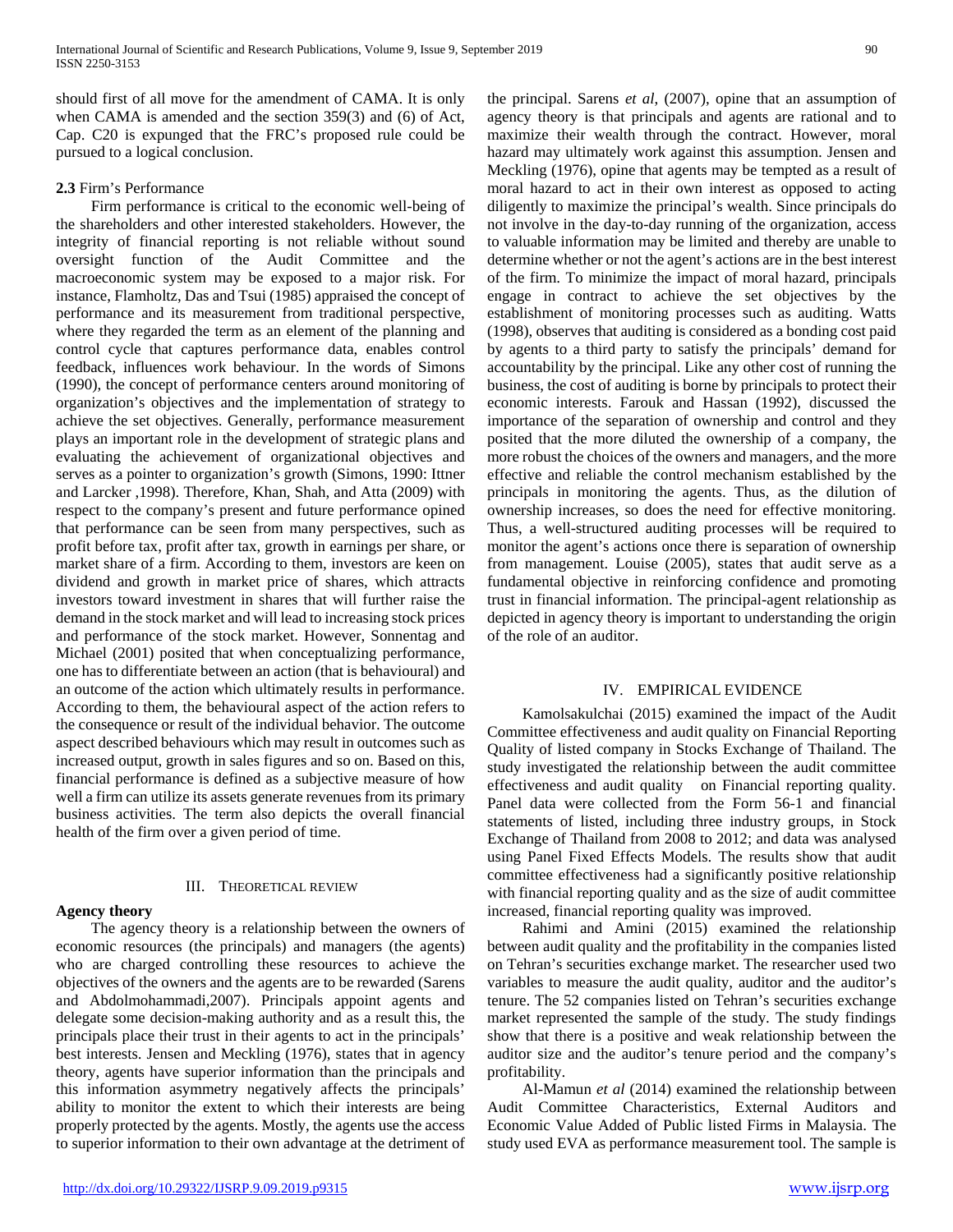75 firms and the of year observations is 2008-2010. The findings of the study show that audit committee independence is positively associated with firm performance while audit quality is negatively associated with Firms performance. Generally, audit committee characteristics have a positive effect on firm performance.

 Sayyar (n.d) examined the impact of audit quality on firm performance for Malaysian listed companies for the period of 2003 to 2012. The study used audit fees and audit firm rotation as proxies for audit quality. Return on assets and Tobin's Q are used as measures for firm performance. The findings show that there is an insignificant relationship between audit fees and audit firm rotation and Return on Asset. The audit fee is significantly and positively related to Tobin's Q. However, audit firm rotation is insignificantly related to Tobin's Q.

 Farouk and Hassan (2014) examined the impact of audit quality on financial performance of quoted Cement Firms in Nigeria. The study is descriptive in nature and it used ex-post facto design in carrying out this research. Data were obtained basically from the published annual reports and accounts, and notes to the financial statements of the four firms that represent the sample of the study. Multiple regression analysis using the SPSS Version 15.0 was employed in analyzing the data and testing the stated hypotheses. The results of the findings show that auditor size and auditor independence have significant impact on the financial performance of quoted cement firms in Nigeria. However, auditor independence has more influence than auditor size on financial performance. The study recommends that the management of quoted cement firms in Nigeria increase the remuneration of auditors to boost the auditor's independence in order to improve their financial performance. The study further recommends that management should employ the services of audit firms whose character and integrity is beyond question.

#### V. METHODOLOGY

 The data used for this study were sourced from the annual reports and accounts of the following banks, First Bank of Nigeria Plc, GT Bank Plc, Zenith Bank Plc, Ecobank Plc, FCMB Plc, UBA Plc, Fidelity Bank Plc and Access bank for the (5) year period of 2011- 2015. The target population for the study is made up of all the 23 banks in Nigeria. The criteria used by the study for the determination of appropriate sample size are among top 8 banks. For the purpose of this study, the basis of measuring audit committee effectiveness are audit committee size, frequency of meeting and financial literacy of audit committee members. To examine the effect of audit committee effectiveness on firms 'performance. Firms' performance is the dependent variable while Audit committee size, Audit committee frequency of meeting and audit committee financial literacy are the independent variables

Model 1: OLS, using observations 1-40 Dependent variable: Firms'Performance and Ordinary Least Square Regression Model is used to show their linear relationship. The level of significance is 5%.

The model developed for this study was adapted based on a previous model used by Al-Khaddash *et al* (2013); which is given as :

AuditQ=  $\alpha + \beta_1$ Intersys +  $\beta_2$ Independ +  $\beta_3$ Efficiency +  $\beta$ 4 Reputation +  $\beta$ 5 Fee +  $\beta$ 6 Size +  $\beta$ 7 Specialty + ε

 Where AudiQ denotes audit quality, Intersys is internal control system, Independ is auditor independency, Efficiency is auditing efficiency, Reputation is the reputation of auditing office, Fee is the auditing fees, Size is the size of auditing office, Specialty is the specialty and proficiency of auditor and **ε** denotes the random error.

 The model for this study is adapted from the above model as follows:

FirmsP=  $\alpha + \beta_1$ Size +  $\beta_2$ Freqmeeting+  $\beta_3$ Literacy + ε

 Where FirmsP denotes Firms' Performance, Size denotes the size of audit committee, Freqmeeting denotes the frequency of audit committee meeting, Literacy denotes the financial literacy of audit committee members and ε denotes error term.

 Size means Audit Committee size and the minimum acceptable for this study is 5members and the parameter is for Audit committee size for 5members and above is 1 otherwise 0

 Freqmeeting means Frequency of Audit Committee Meeting and the minimum acceptable for this study is 4times. For Frequency of Audit committee meeting size 4 above 1 is 1 otherwise 0

 Literacy means Financial literacy of Audit Committee members and the minimum acceptable for this study is 20%. For Financial literacy of members and the minimum is 20% and above is 1 otherwise 0

The following are the hypotheses of the study,

Ho1 : Size of audit committee has no significant effect on firms' performance in Nigeria .

 $Ho<sub>2</sub>:$  Audit committee meeting frequency has no significant effect on firms' performance in Nigeria.

Ho3 : Audit committee members' financial literacy has no significant effect on firms performance in Nigeria.

## **TEST OF HYPOTHESIS 1**

Ho1 : Size of audit committee has no significant effect on Firms performance in Nigeria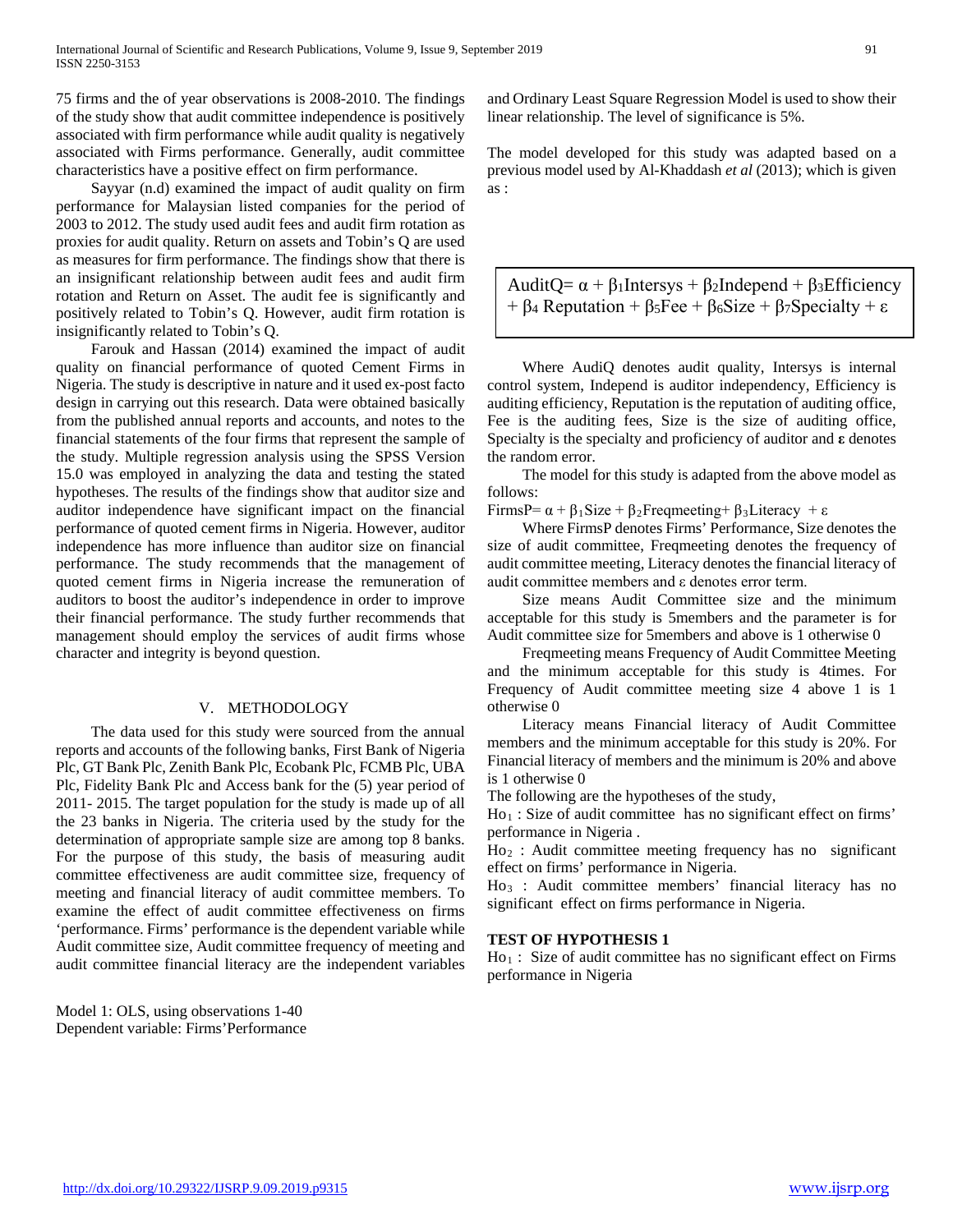# **Table 1**

|                | Coefficient | Std. Error | t-ratio   | <i>p</i> -value |     |
|----------------|-------------|------------|-----------|-----------------|-----|
| Const          | 38.9079     | 9.07619    | 4.2868    | < 0.0001        | *** |
| Audit Commitee | $-1.01635$  | 2.00852    | $-0.5060$ | 0.6152          |     |
| size           |             |            |           |                 |     |

| Mean dependent var | 35.31000    | S.D. dependent var | 39.58521    |
|--------------------|-------------|--------------------|-------------|
| Sum squared resid  | 76375.02    | S.E. of regression | 39.88917    |
| R-squared          | 0.05306     | Adjusted R-squared | $-0.015417$ |
| F(1, 48)           | 0.256058    | $P-value(F)$       | 0.615158    |
| Log-likelihood     | $-254.2316$ | Akaike criterion   | 512.4633    |
| Schwarz criterion  | 516.2873    | Hannan-Quinn       | 513.9195    |

**Source: Researcher's Compilation (2016)**

## **TEST OF HYPOTHESIS 2**

Ho2 : Audit committee meeting frequency has no significant effect on firms' performance.

Model 2: OLS, using observations 1-40 Dependent variable: Firms'Performance

# **Table 2**

|                             | Coefficient | <i>Std. Error</i> | t-ratio   | p-value  |     |
|-----------------------------|-------------|-------------------|-----------|----------|-----|
| Const                       | 38.7142     | 7.27933           | 5.3184    | < 0.0001 | *** |
| Committee Meeting_Frequency | $-1.89125$  | 2.56722           | $-0.7367$ | 0.4649   |     |

| Mean dependent var | 35.31000    | S.D. dependent var | 39.58521   |
|--------------------|-------------|--------------------|------------|
| Sum squared resid  | 75924.01    | S.E. of regression | 39.77122   |
| R-squared          | 0.11180     | Adjusted R-squared | $-0.09420$ |
| F(1, 48)           | 0.542714    | $P-value(F)$       | 0.464896   |
| Log-likelihood     | $-254.0836$ | Akaike criterion   | 512.1671   |
| Schwarz criterion  | 515.9912    | Hannan-Quinn       | 513.6233   |

**Source: Researcher's Compilation (2016)**

## **TEST OF HYPOTHESIS 3**

Ho3 : Audit committee members' financial literacy has no significant effect on firms' performance. Model 3: OLS, using observations 1-40 Dependent variable: Firms' Performance

# **Table 3**

|                                | Coefficient | Std. Error | t-ratio   | <i>p</i> -value |     |
|--------------------------------|-------------|------------|-----------|-----------------|-----|
| Const                          | 36.0174     | 5.74442    | 6.2700    | < 0.0001        | *** |
| Committe Members Financial Lit | $-42.6148$  | 67.8023    | $-0.6285$ | 0.5326          |     |

| Mean dependent var | 35.31000    | S.D. dependent var | 39.58521    |
|--------------------|-------------|--------------------|-------------|
| Sum squared resid  | 76155.70    | S.E. of regression | 39.83186    |
| R-squared          | 0.08163     | Adjusted R-squared | $-0.012501$ |
| F(1, 48)           | 0.395032    | $P-value(F)$       | 0.532646    |
| Log-likelihood     | $-254.1597$ | Akaike criterion   | 512.3195    |
| Schwarz criterion  | 516.1435    | Hannan-Ouinn       | 513.7757    |

**Source: Researcher's Compilation (2016)**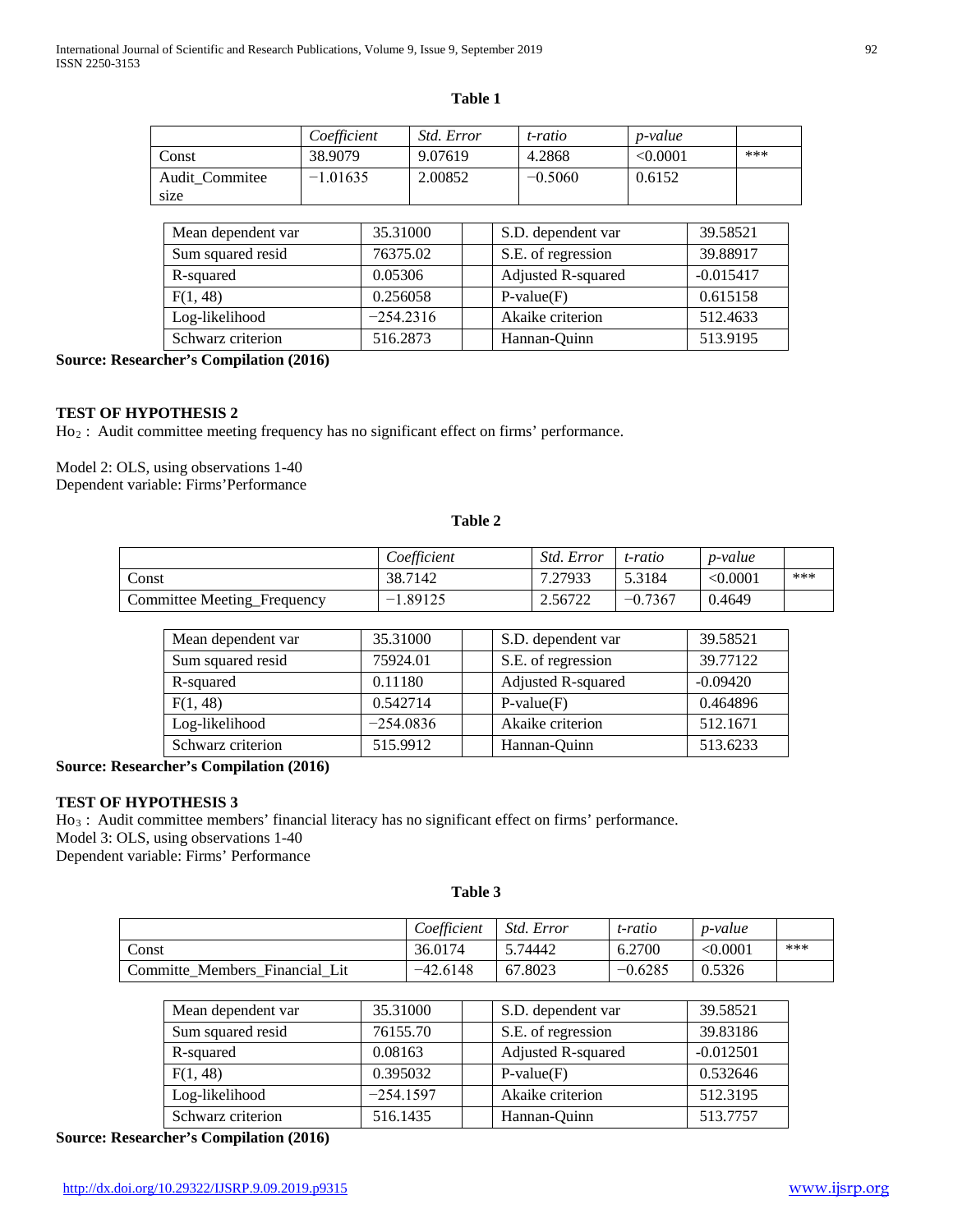#### VI. DISCUSSION OF FINDINGS

 From table 1, the r-squared (regression coefficient) result reveals that 5.31% (represented by 0.05306) of the total variation in firm performance is accounted for by audit committee size with other variables in the stochastic term accounting for the remaining 94.69 of variations in firm performance. The adjusted R-squared valued at -0.015417 implies that even if other variables accounted for in the stochastic parameter were included in the model, audit committee size would still account for 0% of the variations in firm performance. Therefore, null hypothesis 1 is hereby accepted indicating that audit committee size has no significant effect on firms' performance. This contradicts the argument of Vafeas (1999) that larger audit committee size can lead to inefficient governance because frequent meetings will lead to an increase in expenses.

 From Table 2, the r-squared (regression coefficient) result reveals that 11.18% (represented by 0.1118) of the total variation in firm performance is accounted for by committee meeting frequency with other variables in the stochastic term accounting for the remaining 88.82% of variations in firm performance. The adjusted R-squared valued at -0.015417 implies that even if other variables accounted for in the stochastic parameter were included in the model, committee meeting frequency would still account for 0% of the variations in firm performance. Therefore, null hypothesis 2 is hereby accepted indicating that audit committee meeting frequency has no significant effect on firms' performance. This finding also contradicts with Evans et al., (2002) who found that there is a poor performance by significantly increasing board meeting frequency possibly due to the increased cost of holding meetings and reverse of decisions taken in earlier meetings but agree with Rebeiz and Salameh (2006) who found out that there is no relationship between audit committee frequency and firm performance.

 From Table 3, the r-squared (regression coefficient) result reveals that 8.16% (represented by 0.08163) of the total variation in firm performance is accounted for by committee members' financial literacy with other variables in the stochastic term accounting for the remaining 91.84% of variations in firm performance. The adjusted R-squared valued at -0.012501 implies that even if other variables accounted for in the stochastic parameter were included in the model, committee members' financial literacy would still account for 0% of the variations in firm performance. Therefore, null hypothesis 3 is hereby accepted indicating that audit committee members' financial literacy has no significant effect on firms' performance. This is contrary to the findings of Rasidah and Mohamed (2006) that the audit committee members with experience in financial institutions are effective monitors in reducing earnings management.

#### VII. RECOMMENDATIONS

 The findings of this study revealed that audit committee effectiveness has no significant effect on firms' performance in Nigeria. This implies that the audit committee as integral part of the board is not really affecting the performance of these banks. None-the-less, banks in Nigeria should pay particular attention to the financial literacy of audit committee members, the size and frequency of their meeting so as improve the public rating of their financial reports. Based on the study, the following are recommended that Nigerian banks are encouraged to have a board with members from different backgrounds and at least 5-member is recommended, at least 20% of the audit committee members should be financially literate for them to be able to interpret items on the financial report, at least (4) four meeting should be held in a year by the audit committee so as to address issues of corporate governance every quarter and resolutions of audit committee meeting should be implemented to make the expenses incurred on them worthwhile.

#### **REFERENCES**

- [1] Al-Mamun,A.; Yasser,Q., Rahman,M.;Wickramasinghe,A.;Nathan,T (2014). Relationshipbetween Audit Committee Characteristics, External Auditors and Economic Value Added(EVA) OF Public Listed Firms in Malaysia. *Corporate Ownersip and Control,12(1):899-903.*
- [2] Kamolsakulchai,M. (2015). The Impact of the Audit Committee Effectiveness and Audit Quality on Financial Reporting of Listed Company in Stocks Exchange of Thailand.*Rev.Integr.Bus.Econ.Res., 4(2): 328-330.*
- [3] Al-Khaddash.H,; Al Nawas, R.;Ramadan,A. (2013). Factors affecting the quality of Auditng: The Case of Jordanian Commercial Banks. *International Journal of Business and Social Sciences, 4(11): 207-208.*
- [4] Hassan,S.U.,;Farouk,M.A. (2014).Impact of Audit Quality and Financial Performance of Quoted Cement Firms in Nigeria*.International Journal of Accounting and Taxation*, 2(2):8-9.*.*
- [5] Rahimi.G. (2015). The Survey of Relationship between Auditing Quality and the Profitability in the Companies Accepted in Tehran's Exchange Market. *International Journal of Academic Research in Accounting, Finance and Management Sciences, 5(2): 105-106.*
- [6] Sayyar,H.; Basiruddin,R.; Rasid,S.T.A.; Elhabib.M.A. The Impact of Audit Quality on Firm Performance: Evidence from Malaysia*.*
- [7] Jenson.M.C,; Meckling, W.H.(1976).Theory of Firm: Managerial Behavior ,agency costs and ownership structure. *Journal of Fiancial Economics, 3(4)*
- [8] Louise, M. (2005). The effects of auditor independence on audit quality. Paper presented the Department of Accounting, Bowling Green State University.
- [9] Sarens, G. & Abdolmohhamadi, M. J. (2007). Agency theory as a predictor of the size of the internal audit function in Belgian Companies. Paper presented at the Annual Congress of European Accounting Association in Lisbon.
- [10] Watts, R. L. (1998). A review of agency problems, auditing and the theory of the firm. *Journal* of Law and Economics, 26 (3).
- [11] Beasley, M. S., Carcello, J.V., & Hermanson, D.R. (2000). *Fraudulent financial reporting: 1987-1997, An analysis of U.S. public companies.* New York: Committee of Sponsoring Organizations of the Treadway Commission (COSO)
- [12] Cadbury Committee. (1992). Report of the Committee on the Financial Aspects of Corporate Governance.London: Gee and Company Ltd.
- [13] Cohen, J. R., & Hanno, D. M. (2000). Auditors' consideration of corporate governance mid management control philosophy in preplanning and planning judgments. *Auditing: A Journal of Practice & Theory,* 19(2), 133-146.
- [14] *Accountancy*, 182, 79–81
- [15] Peasnell, K. V., Pope, P. F., & Young, S. (2000). Board monitoring and earnings management: do outside directors influence abnormal accruals?<br> *Lancaster University Working Paper* [Online] Available *Lancaster University Working Paper*. [Online] Available [www.http://papers.ssrn.com/sol3/papers.cfmabstra](http://www.http/papers.ssrn.com/sol3/papers.cfmabstract_id249557) [ct\\_id249557](http://www.http/papers.ssrn.com/sol3/papers.cfmabstract_id249557)
- [16] Saudagaran, S. M. (2003). The Accounting World Post-Enron, Tyco, Vivendi, Worldcom, Xerox...: Reflections on Being Part of the Solution. *Malaysian Accounting Review,* 2(1), 2-12
- [17] Vafeas, N. (1999). Board Meeting Frequency and Firm Performance. *Journal of financial economics.* 53(1), 113-142.